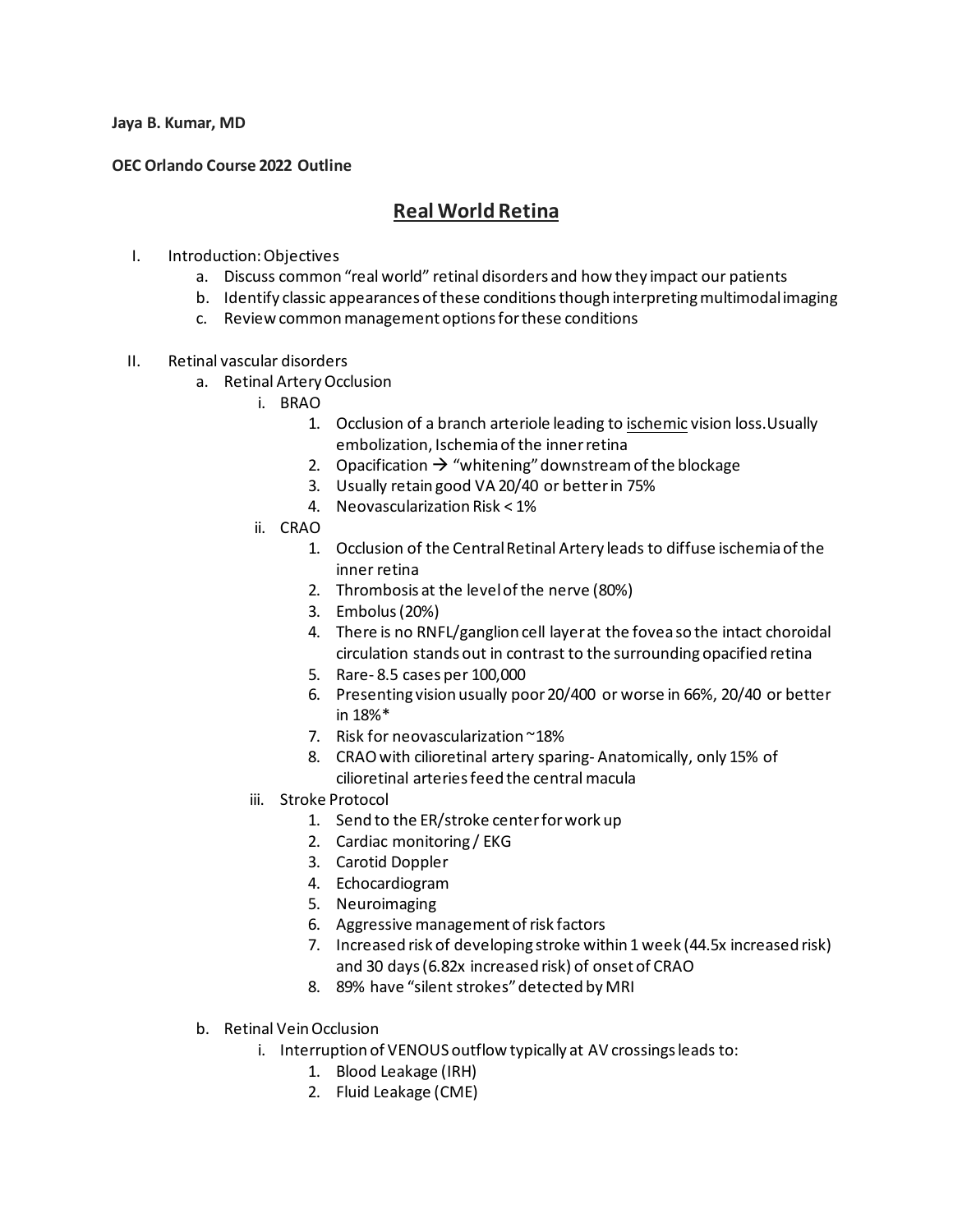- 3. Poor Blood Flow (Ischemia)
- ii. BRVO
	- 1. Usually involves the ST quadrant ( $^{\sim}60\%$ )
	- 2. Since there are more A-V crossings
	- 3. Typically unilateral (95%)
	- 4. Typically > 50 years old
	- 5. Ischemic BRVO > 5 disc areas of retinal ischemia by fluorescein angiography, **40% risk for neovascularization**
	- 6. Typical presentation in patient > 50 years old
	- 7. Atypical presentation needs further work up
		- a. < 50 years old
		- b. Bilateral BRVO
		- c. Numerous BRVOs
	- 8. Most with good prognosis- VA 20/40 or better in 60%
	- 9. Of patient with CME- 18% resolve without treatment after 4.5 months
	- 10. Initial VA is important- Patients with initial VA worse than 20/200 have worse prognosis
- iii. CRVO
	- 1. Classified as Ischemic or Non-Ischemic
	- 2. 75% non-ischemic- VA 20/200 or better
	- 3. 25% ischemic- VA worse than 20/200
	- 4. Ischemic CRVO> 10 disc areas of retinal ischemia by fluorescein angiography
	- 5. Ischemic CRVOs are bad- 50% risk for NVI(100 day glaucoma)
- iv. Updates on management of RVO
	- 1. Anti-VEGF
	- 2. Steroids
	- 3. Laser
- c. Diabetic Retinopathy
	- i. Leading cause of blindness in USA adults- 4.1 million with DR. Overall prevalence of DR in the general population ~4%
	- ii. **Ischemia**  $\rightarrow$  **VEGF upregulation**  $\rightarrow$  **CME + neovascularization**
	- iii. Type  $1$  first exam within 5 years of diagnosis
	- iv. Type  $2$  first exam within  $1^{st}$  year of diagnosis.  $1/5$  have retinopathy at 1st **exam**
	- v. Onset of gestational diabetes during pregnancy-No screening exam required
	- vi. Diabetic who plans / becomes pregnant. Screen prior to pregnancy or in first trimester. Screen in every trimester and 1 year post-partum
	- vii. Medical Management- Intensive Glycemic Control + BP control (DCCT, UKPDS)
		- 1. Reduces risk of newly diagnosed diabetic retinopathy
		- 2. Reduces progression of existing retinopathy
		- 3. 1 point reduction of A1c reduces risk of progression by 35%
	- viii. Updates on management in PDR/DME
		- 1. Anti-VEGF
		- 2. Steroids
		- 3. Focal laser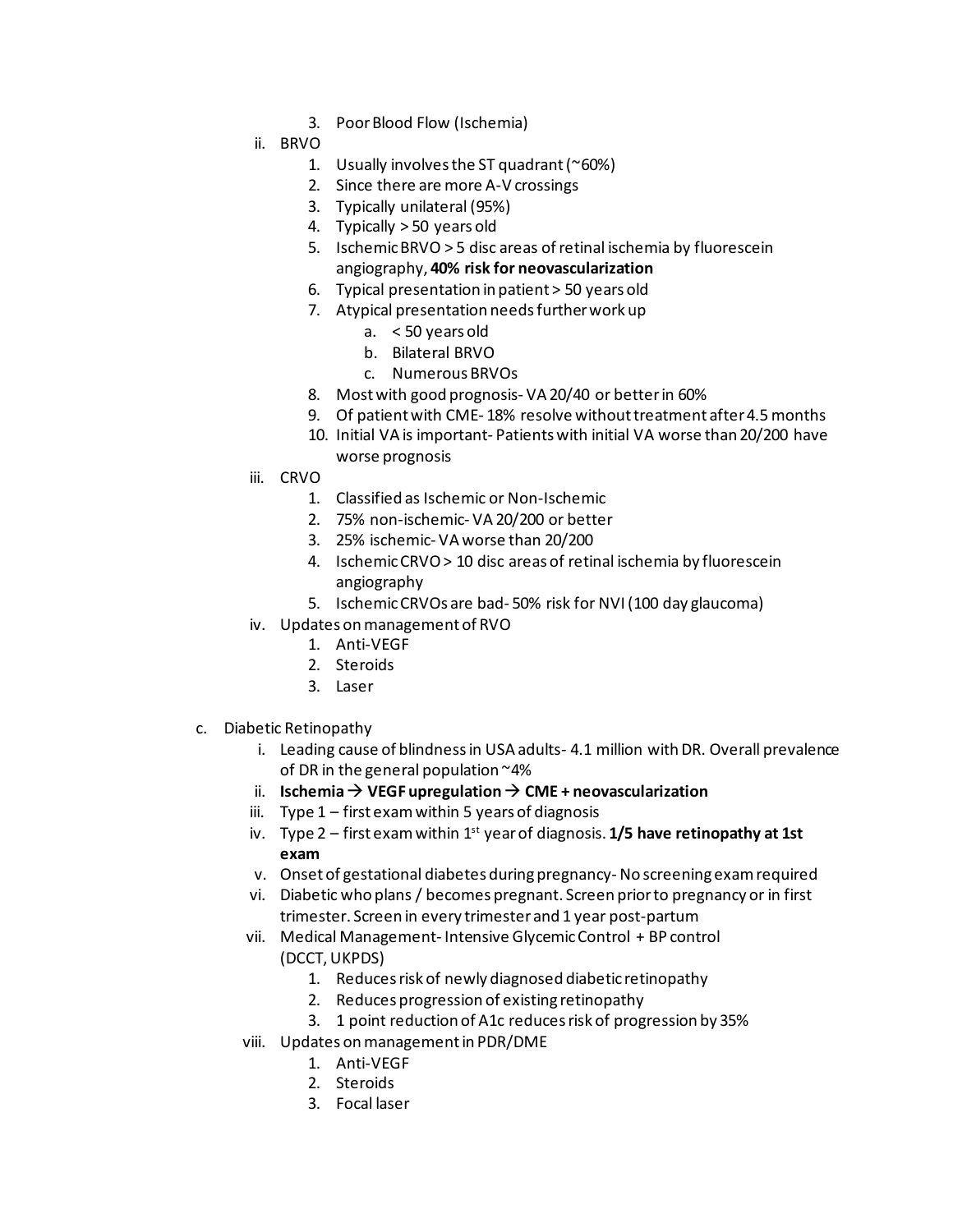- 4. PRP
- d. Retinal Artery Macroaneurysm
	- i. Acquired outpouching of (mainly) second order retinal arteriole
	- ii. Typically
		- 1. 90% unilateral
		- 2. Usually at one of the first three bifurcations
		- 3. Usually superotemporal
	- iii. Risks
		- 1. Female > Male
		- 2.  $> 60$  yo
		- 3. HTN
		- 4. Heart Disease
		- 5. Hyperlipidemia
	- iv. Prevention
		- 1. BP control
		- 2. Lipid control
	- v. Majority will spontaneously regress
	- vi. Management
		- 1. Anti-VEGF
		- 2. Laser
		- 3. Surgery
- III. Macular pathology: AMD and the great *Masqueraders*!
	- a. Update on Age Related Macular Degeneration
		- i. Review of anti-VEGF and new medications
			- 1. Beovu
				- a. May last longer, not inferior to eylea
				- b. However cases have been reported of occlusive vasculitis with devastating irreversible visual loss
				- c. Still a role, but limited
			- 2. Vabysmo
				- a. Anti-VEGF and anti-ANG 2
				- b. Increased durability- May last longer than eylea up to 16 weeks
				- c. No cases of occlusive vasculitis
				- d. Also FDA approved for DME
		- ii. Vitelliform Dystrophy
			- 1. Clinically mimics AMD
			- 2. Symptoms similar with blurry vision and metamorphopsia
			- 3. Anatomically hyperreflective material under RPE
			- 4. Close Observation recommended
			- 5. Can be associated with CNV, but incidence is very low
		- iii. Central Serous Chorioretinopathy
			- 1. Ask a thorough history to include history of any steroid use, stress, caffeine intake, hormone therapy such as testosterone/estrogen, supplements
			- 2. Imaging- look for guttering on FAF
			- 3. Treatment modalities include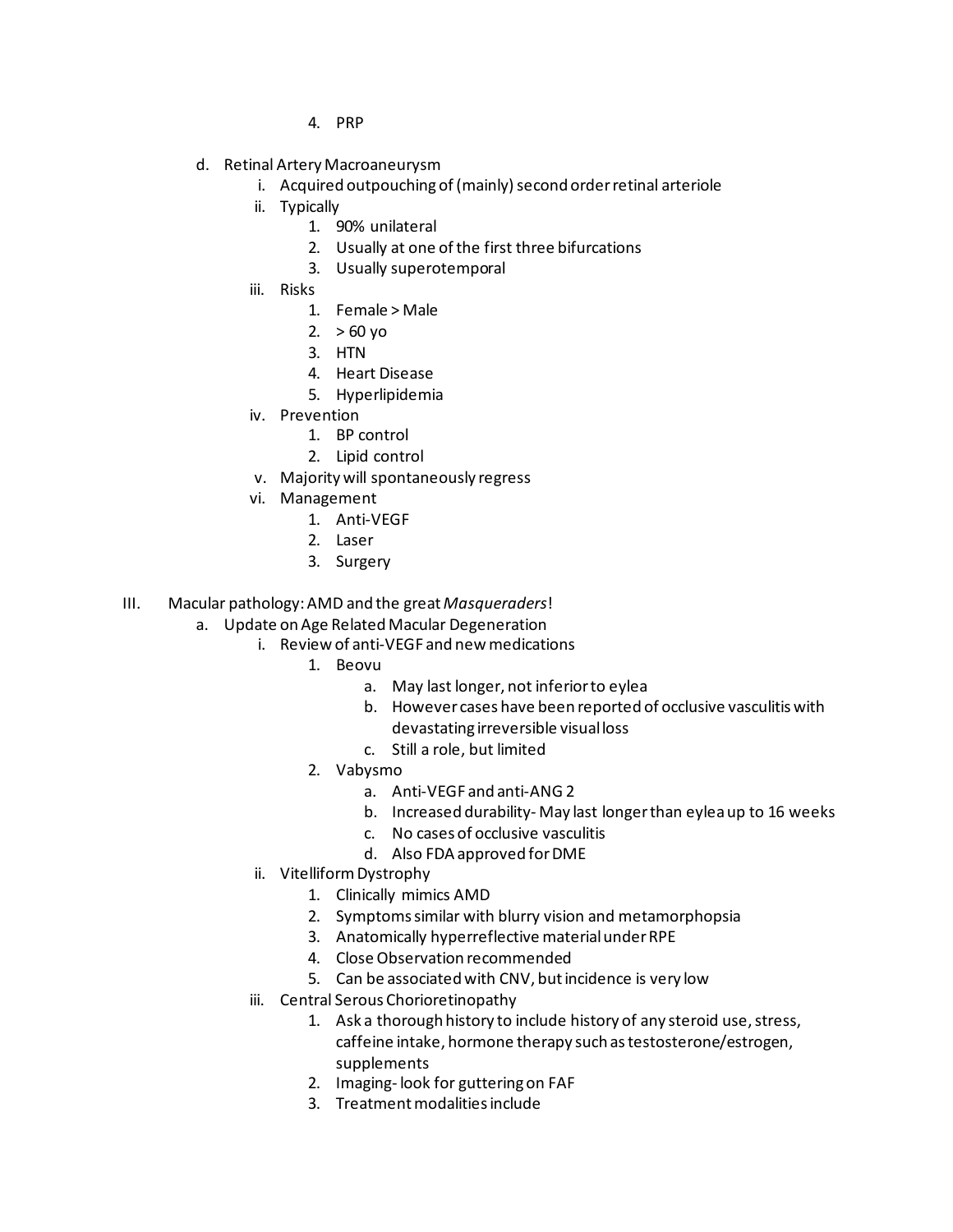- a. Avoiding offending agent
- b. Focal laser for hot spots
- c. PDT- photodynamic therapy
- d. Oral medication such as eplerenone
- e. Anti-VEGF if associated with CNV (rare)

## IV. Surgical Intervention

- a. Technological advancements- Heads up surgery
	- i. Set up for 3D surgery
	- ii. Benefits of using NGENUITY including ergonomics, better visualization and depth of field, educational tool
- b. Retinal Detachment
	- i. Retinal detachment  $\rightarrow$  fluid in subretinal space and elevation of retina from RPE Rhegmatogenous, Exudative, Tractional, Proliferative vitreoretinopathy
	- ii. Tips for ID of RD on exam
		- 1. Low IOP (unless chronic- could have a/c inflammation from RPE fragments)
		- 2. +APD
		- 3. Anterior pigmented cell (Shafer's sign or tobacco dust)- focus behind the lens with narrow beam
		- 4. Retinal tear-start and end exam superiorly- most likely to have a tear near 12:00
		- 5. Chronic- pigmented demarcation line
		- 6. Indirect exam- Dynamic scleral depression
	- iii. Management of RD
		- 1. If focal tear laser  $\rightarrow$  photocoagulation versus cryotherapy
		- 2. More extensive  $\rightarrow$  surgery
		- 3. Acute operate within few days, if chronic within few weeks
		- 4. Surgery: pneumatic retinopexy, pars plana vitrectomy, scleral buckle
		- 5. Tamponade: gas or oil
		- 6. Post op considerations
			- a. Lens Feathering from vitrectomy and tamponade
			- b. Restrictions: ok to read and use the eye
			- c. Intraocular gas
			- d. Restrictions on travel/elevation due to risk of bubble expansion
			- e. Positioning
			- f. Watch IOP
- c. Macular hole
	- i. Most commonly occurs when adherent vitreous separating from macula (VMT). Less common direct blunt trauma
	- ii. If small-medium hole and duration <6 months, more likely to close with surgical intervention
	- iii. OCT Radial scans for imaging can clearly demonstrate full thickness hole
	- iv. Surgical intervention
	- v. Face down positioning
- d. Visually significant vitreous opacities
	- i. Surgical indications for vitrectomy for visually significant floaters
	- ii. Pseudophakia, PVD, symptoms for at least 6 months